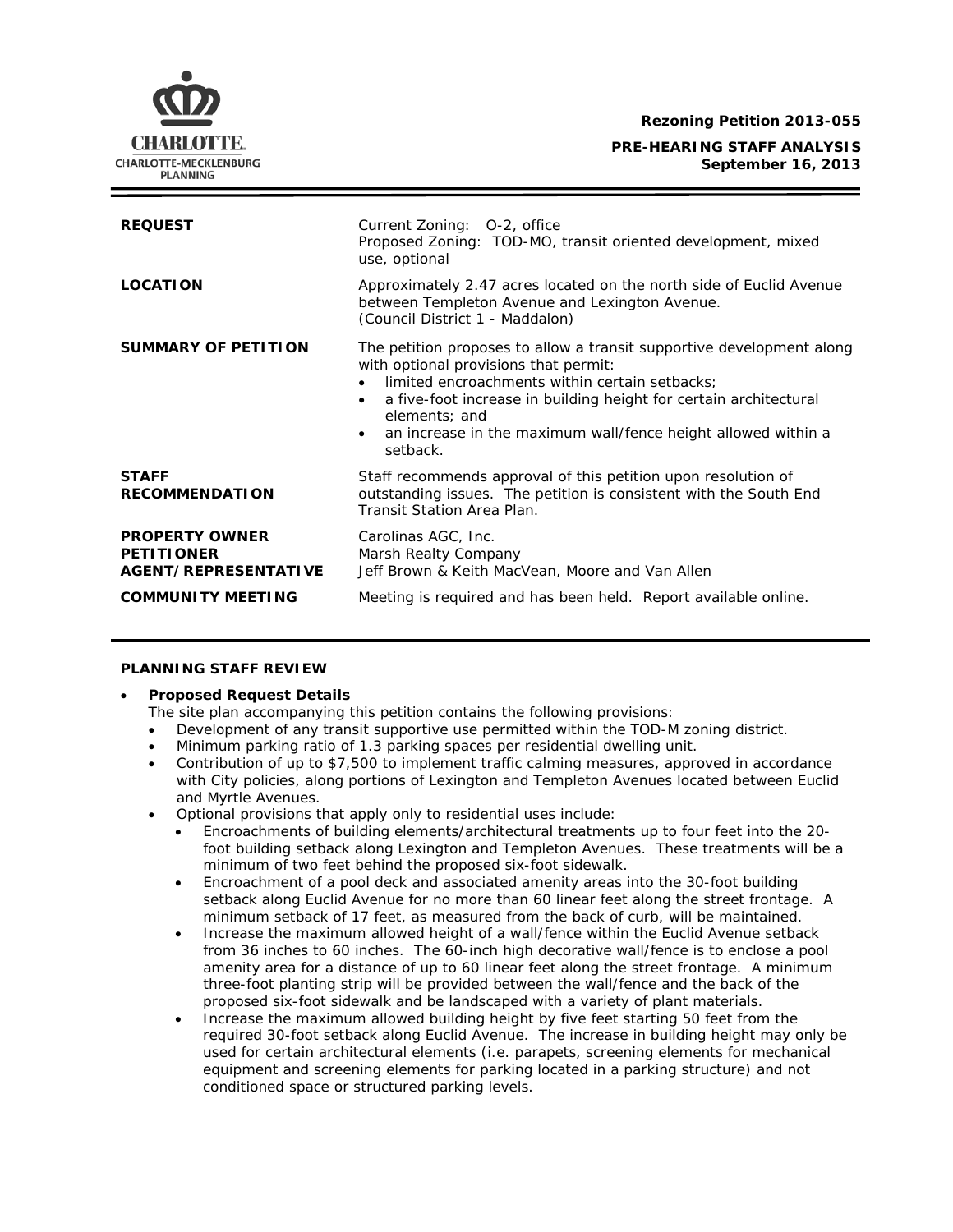### • **Existing Zoning and Land Use**

The subject site is located just outside of the Dilworth Historic District Overlay and is currently occupied with office buildings and surface parking lots. Across Euclid Avenue, to the southeast, are single family homes in R-5 and R-8 zoning districts located within the Dilworth Historic District Overlay. The property to the southwest, across Templeton Avenue, is currently occupied with various residential units and was rezoned in 2010 to TOD-R-Optional to allow for redevelopment of the site for transit oriented development. To the north are properties that are zoned O-2 and are vacant or occupied with surface parking lots or office uses.

## • **Rezoning History in Area**

There have been a number of rezonings north and west of the subject petition to allow for transit oriented developments within the South End transit station area. There have also been numerous rezonings east of the site along East Morehead Street to allow for various mixed use developments. In addition, a pedestrian overlay district was recently adopted along the East Morehead Street corridor as part of the *Midtown Morehead Cherry Area Plan*.

- **Public Plans and Policies**
	- The *South End Transit Station Area Plan* (2005) recommends mixed use transit supportive development for the property. The site is located within the ½ mile walk distance from the Carson Boulevard transit station.
	- The petition is consistent with the *South End Transit Station Area Plan*.

**DEPARTMENT COMMENTS** (see full department reports online)

- **Charlotte Area Transit System:** No comments received.
- **Charlotte Department of Neighborhood & Business Services:** No issues.
- **Charlotte Department of Solid Waste Services:** No issues.
- **Transportation:** No issues.
	- **Vehicle Trip Generation:** Current Zoning: 1,200 trips per day. Proposed Zoning: The petition will allow a wide range of trip generation based on the proposed zoning classification.
	- **Connectivity:** No issues.
- **Charlotte Fire Department:** No comments received.
- **Charlotte-Mecklenburg Schools:** No comments received.
- **Charlotte-Mecklenburg Storm Water Services:** No issues.
- **Charlotte-Mecklenburg Utilities:** No issues.
- **Engineering and Property Management:** No issues.
- **Mecklenburg County Land Use and Environmental Services Agency:** No issues.
- **Mecklenburg County Parks and Recreation Department:** No issues.
- **Urban Forestry:** Provide a conditional note on the site plan regarding the preservation of existing trees within the City's rights-of-way to read: "Petitioner is aware that building footings/foundation may require special structural modifications in areas near existing large diameter trees where the root protection zone and building footprint overlap. The developer will work with City Arborist to ensure trees and their critical root zones are adequately protected."